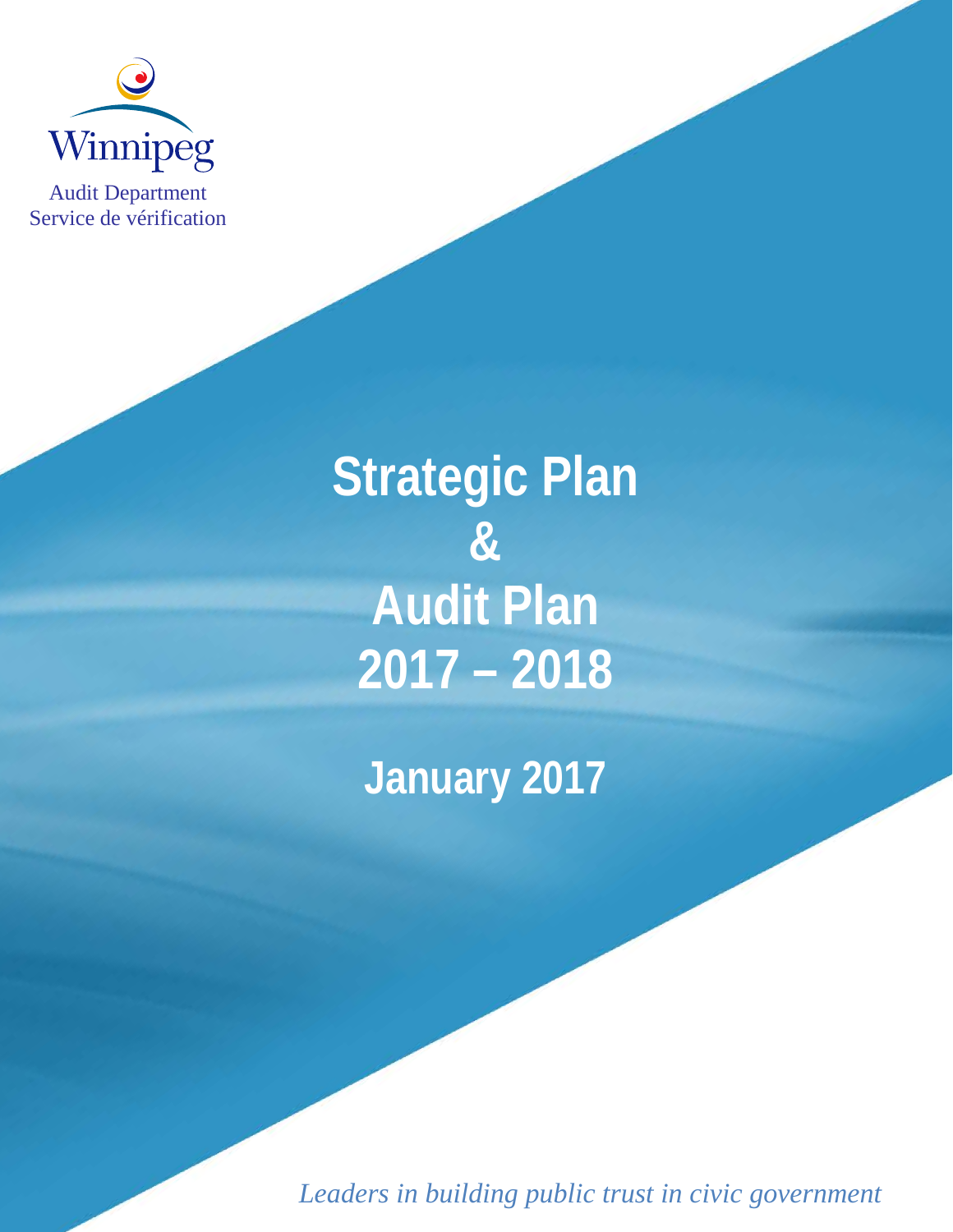#### **TABLE OF CONTENTS**

## **Strategic Plan**

## **Audit Plan**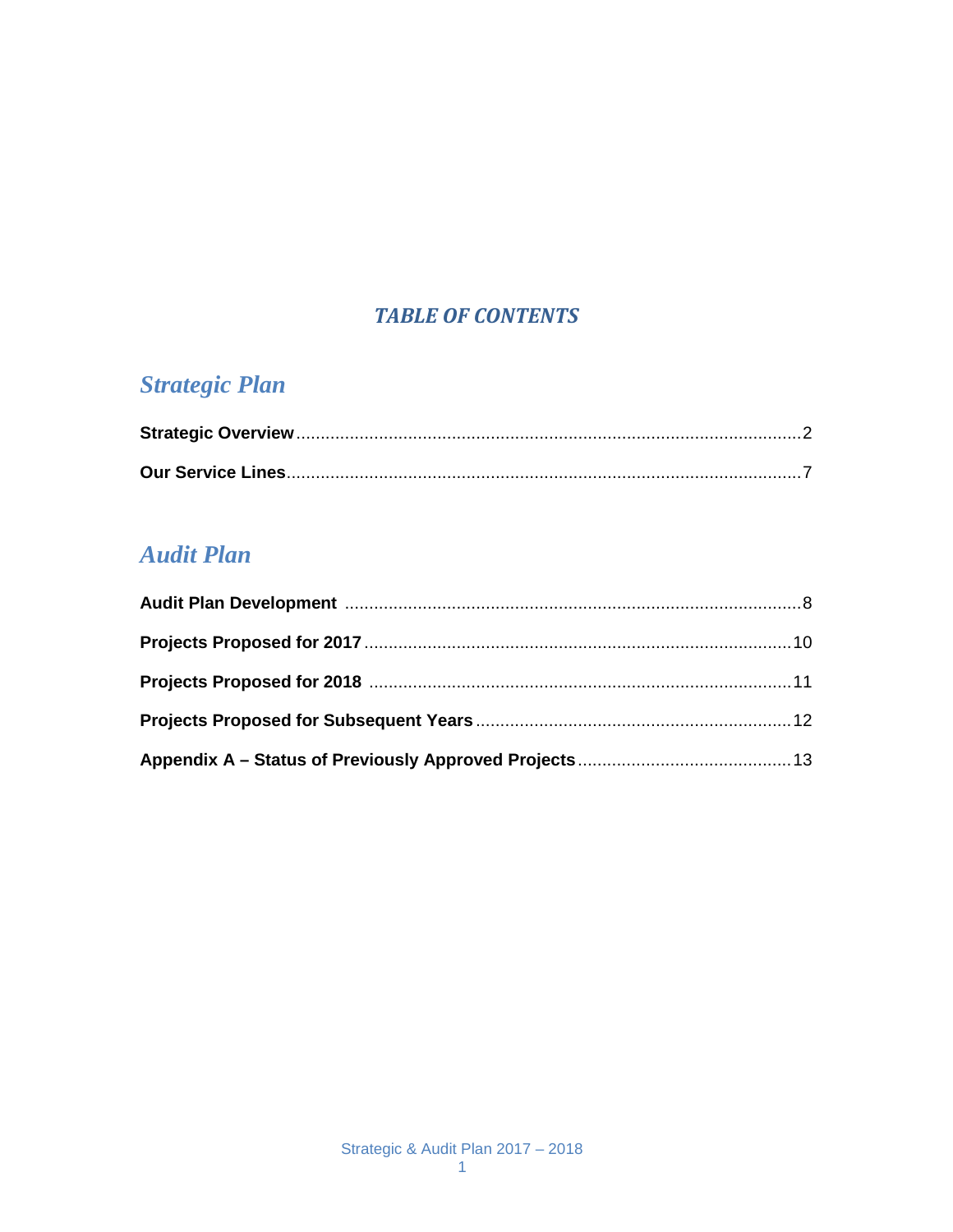## **STRATEGIC OVERVIEW**

#### *Our Mandate*

The City Auditor reports to Council through the Audit Committee (Executive Policy Committee) and is independent of the City's Public Service. The City Auditor conducts examinations of the operations of the City and its affiliated bodies and submits a report of its findings to assist Council in its governance role of ensuring the accountability of the Public Service for the quality of stewardship over public funds and for the achievement of value for money in City operations.

The City Auditor is a statutory officer appointed by City Council under *The City of Winnipeg Charter,* and Sections 102 to 106 establish the position and mandate of the City Auditor. In 1989, City Council made the decision to contract out the annual financial statement audit to a firm of chartered accountants while expanding the scope of responsibilities for the City Audit Department. The Audit Department mandate has remained unchanged since 1989. In 2009, the role of Chief Performance Officer was added to the responsibilities of the City Auditor. The mandate of the department is as follows:

- *To examine problem areas, within the capabilities of the Audit Department, which are brought to the Auditor's attention by taxpayers, department heads, employees, Council, Standing Committees of Council, members of Council and the CAO.*
- *To act as an internal consulting group to provide information and help to civic departments within the capabilities and resources of the Audit Department.*
- *To examine and evaluate the adequacy of the City's systems of internal control, both financial and operational.*
- *To review the performance of operations to ensure money was expended with due regard to economy and efficiency.*

• *To determine whether applicable sections of the City of Winnipeg Charter, by-laws, regulations, orders of Council and administrative directives have been complied with, as well as applicable federal and provincial legislation.*

#### *Chief Performance Officer Role*

- *To monitor the implementation of recommendations from audit reports and report on the status of implementation of recommendations to Audit Committee.*
- *To provide advice and assistance on the definition and development of performance measures, the implementation of performance management systems and the reporting of performance information to the public, and to advocate for the use of performance information.*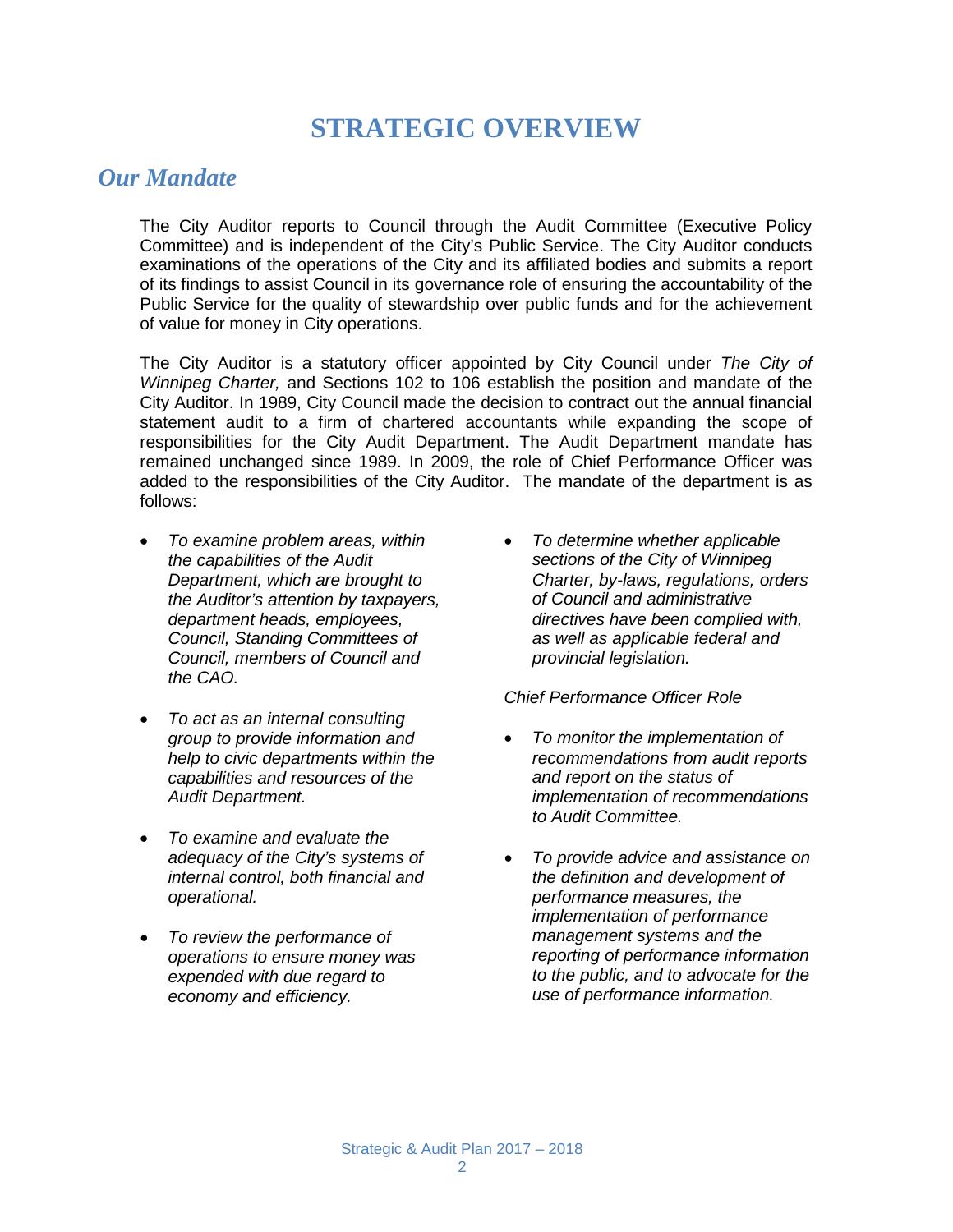#### *Our Vision*

*To be leaders in building public trust in our civic government.* 

#### *Our Mission*

*To support City Council and the Public Service by providing objective and independent advice and assurance with respect to governance, risk management, performance and accountability.*

#### *Our Service Value*

The value of an independent audit function to Council is the ability to use credible information to make better decisions and to hold the Public Service accountable. Our principle stakeholder is the Audit Committee. The Audit Committee is chaired by the Mayor and includes the Deputy Mayor and the chairs of the Standing Policy Committees of Council. The Audit Committee's primary role is to ensure that due diligence has been directed towards ensuring that an effective control framework is in place. This framework provides reasonable assurance that the financial, operational and regulatory objectives of the City are achieved and that governance and accountability responsibilities of Council and the Public Service are met. The Audit Committee meets four times a year or more frequently at the call of the Chair.

The Audit Department's stakeholders also include the Public Service and citizens. Audit reports are made public once they have been communicated to City Council.

#### *Our Winnipeg Policy Alignment*

The Audit Department supports the achievement of OurWinnipeg under the policy direction of 01-3 Prosperity - Direction 1 - Provide Efficient and Focused Civic Administration and Governance.

The development of the City Auditor's Strategic Plan & Audit Plan is our mechanism to support the policy direction through reviews of identified service delivery areas with a focus on governance, accountability, risk management and performance.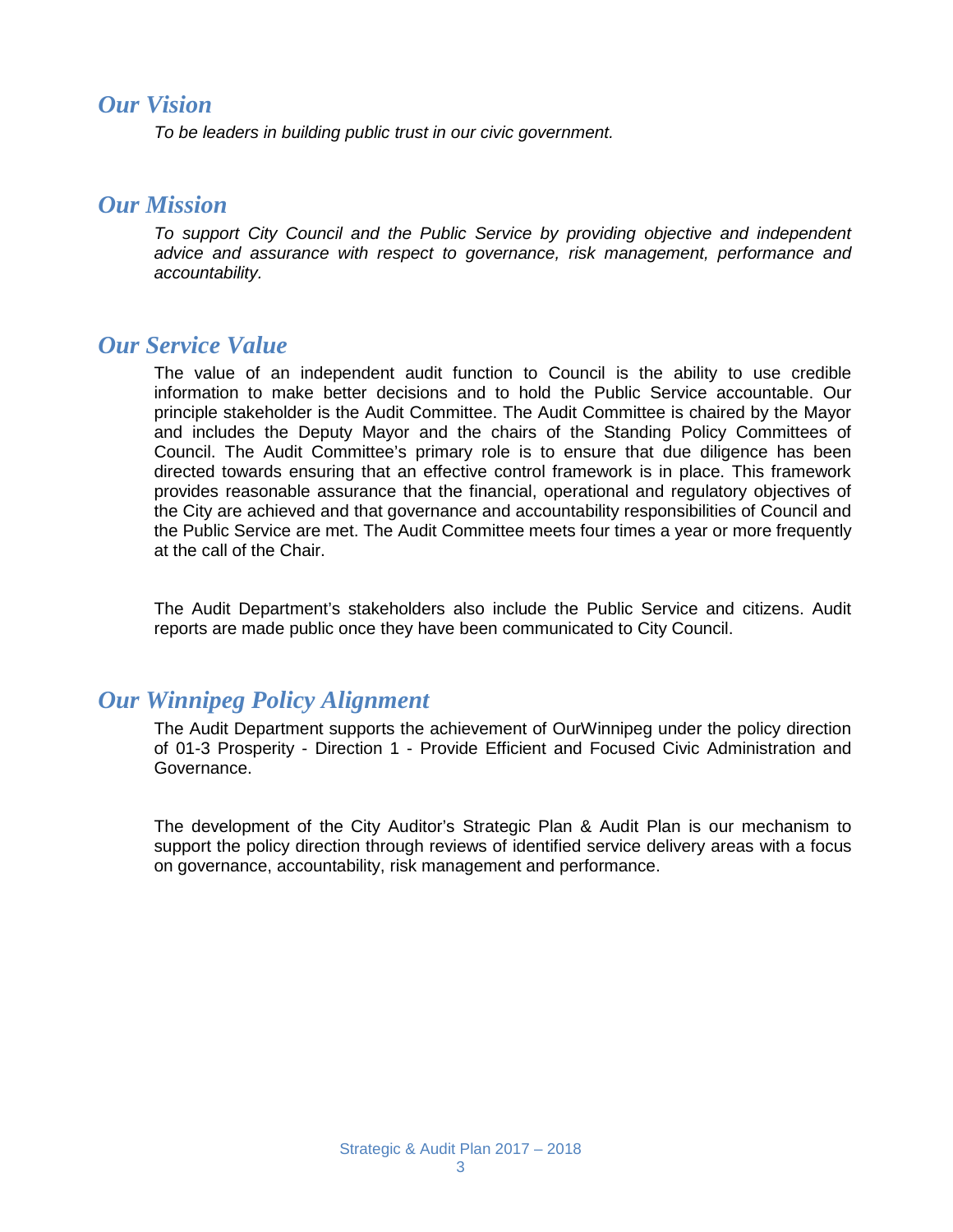## *Our Critical Success Factors*

Success of the audit activity requires the identification and understanding of the critical success factors that will contribute to the department achieving its vision and mission. These factors provide the foundation to help ensure resources are leveraged and focused on the most important activities.

- Organizational Positioning Ensure that Audit is strategically positioned so it can best contribute to organizational success, whilst maintaining independence from the Public Service and its stakeholders.
- Customer relationships Understand that the auditee is also the customer and that audit staff must conduct themselves with professionalism, integrity and diplomacy.
- Effective Processes Perform work in accordance with professional standards and invest in a comprehensive planning process which results in a more efficient overall audit and the identification of value-added analysis and recommendations for the client.
- Reporting Communicate a concise, balanced and objective audit report that meets the needs of a diverse set of stakeholders.

#### *Our Standard of Work*

The Audit Department performs its work in accordance with *Government Auditing Standards*. These standards provide professional guidance for government-related audits and require us to follow relevant CPA Canada auditing standards where they are applicable to our work. *Government Auditing Standards* also require an independent external peer review of our operations to be conducted and published every three years. We believe that this requirement provides transparent accountability for the quality of our work to Council and to the public.

The Audit Department successfully passed its first peer review in 2016. It is the opinion of the Association of Local Government Auditors that the Audit Department's quality control system was suitably designed and operating effectively to provide reasonable assurance of our compliance with *Government Auditing Standards* for audits and attestation engagements for the period reviewed. A copy of the peer review report can be found on the Audit Department's website and also on the website of the Association of Local Government Auditors.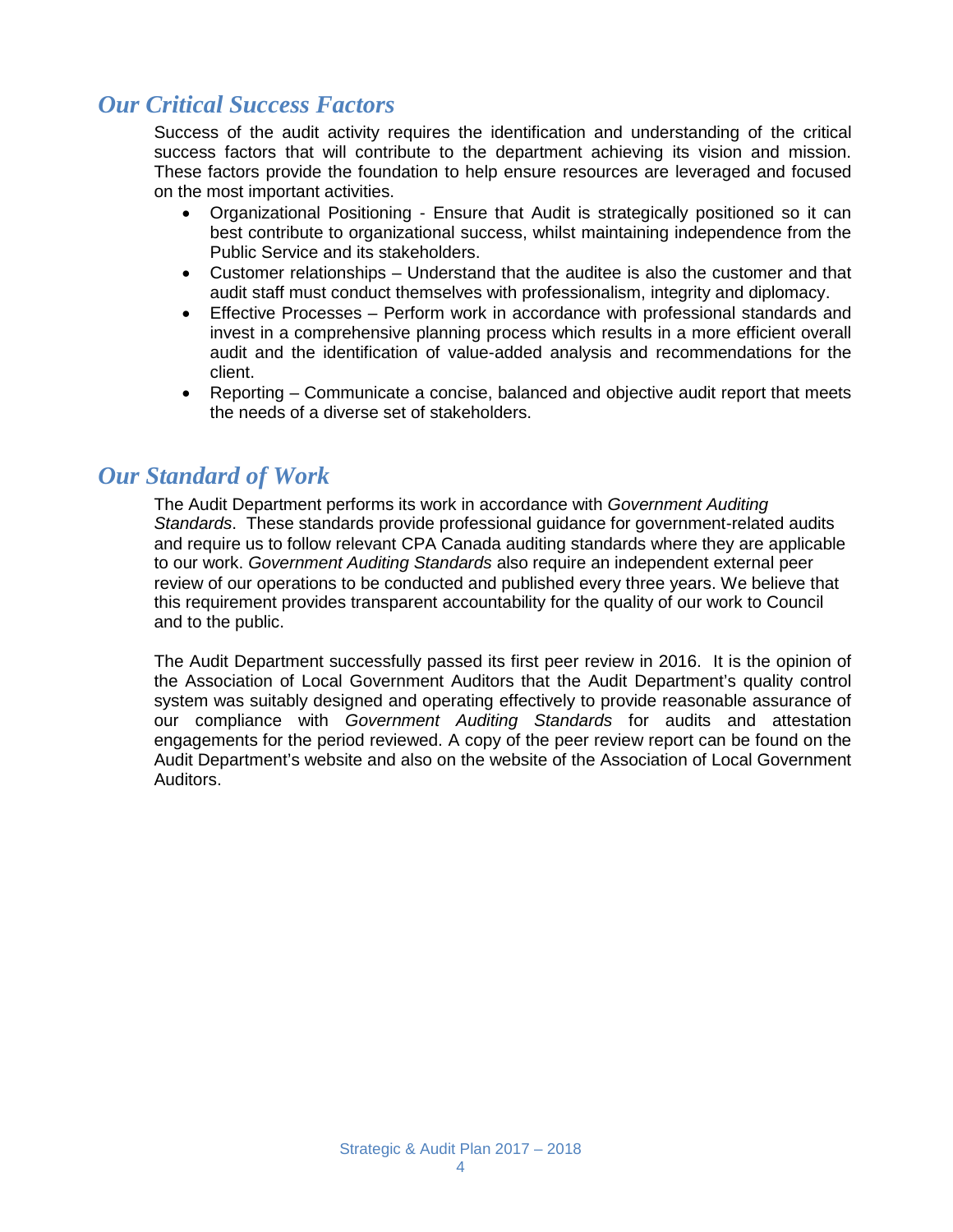## *Our SWOT Analysis*

Development of a strategic plan requires an evaluation of the external and internal environments in which we operate. The points identified below are taken into consideration through regular performance management meetings with staff, selection of continuous development courses and in the identification of audit projects.

|                         | <b>Strengths</b>                                                                                                                                                                                                              | Weaknesses                                                                                                                                                                                                                                                                |
|-------------------------|-------------------------------------------------------------------------------------------------------------------------------------------------------------------------------------------------------------------------------|---------------------------------------------------------------------------------------------------------------------------------------------------------------------------------------------------------------------------------------------------------------------------|
| Internal Factors        | Quality staff committed to service delivery<br>and public service.<br>Service delivery process adheres to<br>$\bullet$<br>professional standards.<br>Good working relationships with elected<br>officials and Public Service. | Capacity to audit all areas identified as<br>$\bullet$<br>higher risk.<br>Monitoring change within the organization<br>and the effect on risk to the organization.                                                                                                        |
|                         | Opportunities                                                                                                                                                                                                                 | <b>Threats</b>                                                                                                                                                                                                                                                            |
| <b>External Factors</b> | Ability to contract for specialized expertise.<br>$\bullet$<br>Expanding usage of data analytics.<br>Independence established in City of<br>Winnipeg Charter and Organizational By-<br>law.                                   | Inability to meet increasing demand for<br>$\bullet$<br>services.<br>Influence on project selection or during<br>$\bullet$<br>project execution.<br>Reputation of department compromised<br>$\bullet$<br>through poor communication of actual<br>results in audit report. |

#### *Our Key Risks*

Development of a strategic plan requires an introspective evaluation of the key risks facing the delivery of services. Through a participative process involving all staff, we create a risk profile for the service and highlight the key risks below:

- Capacity supplement resources with partnerships and audit processes that optimize coverage and productivity
- Credibility maintain a high standard of competence and professionalism
- Independence & Objectivity provide independent assurance that is fair and balanced
- Resources maintain an adequate level of resources to provide an appropriate level of assurance
- Service Delivery produce high quality reports in an efficient manner that result in value-added recommendations
- Workflow efficient completion of audit projects while maintaining compliance with professional standards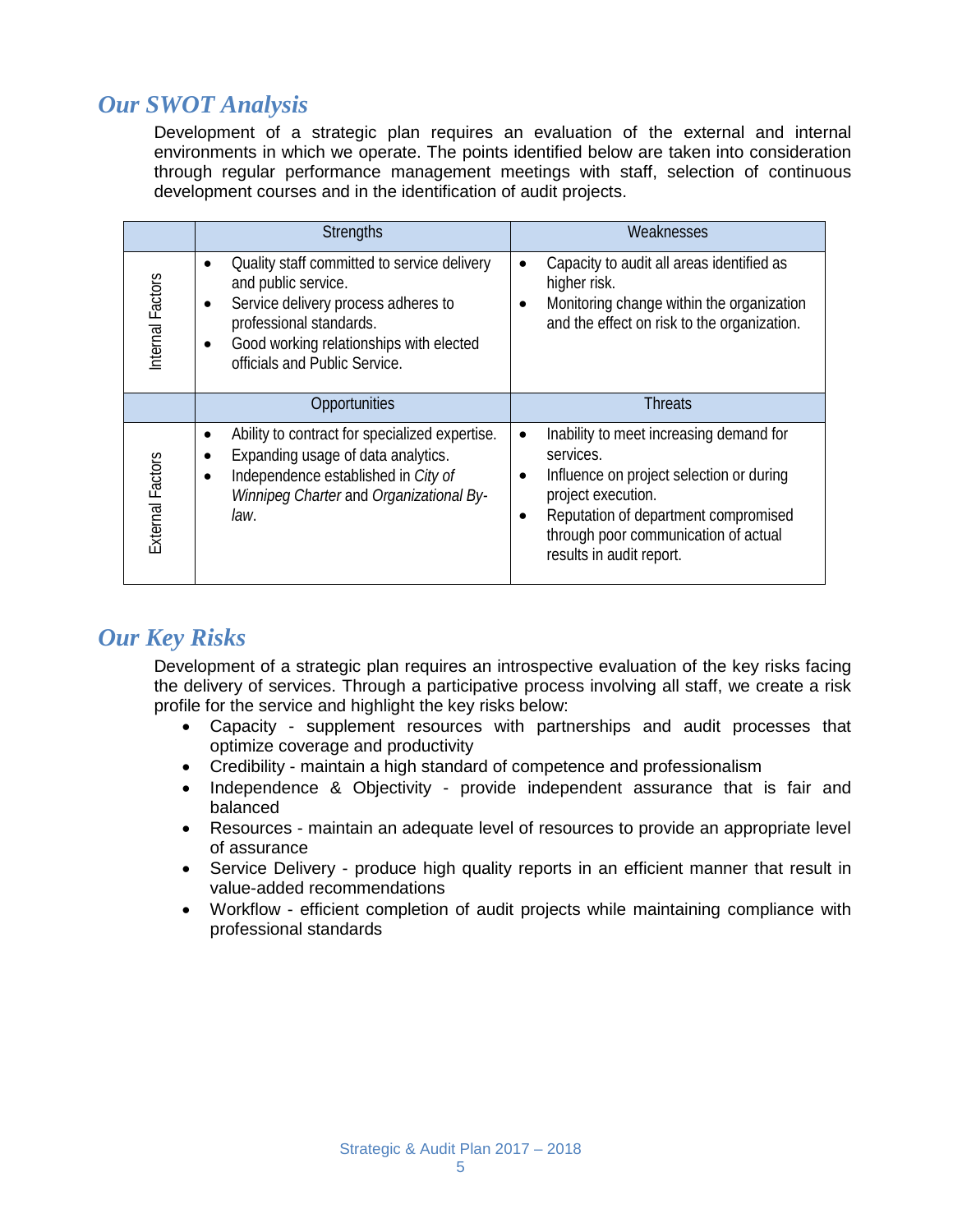#### *Our Department Resources*

The Department has an approved complement of seven staff and a small consulting budget to retain specialized expertise that is not available in-house. For small audit departments, the ability to provide a wide range of services, while not compromising independence, is becoming a challenge. As a result, resource effectiveness is maximized through the use of partnership arrangements, innovative methodologies, and the increasing use of technology.

It has been our practice to calculate the cost of our services using a full costing methodology (labour costs plus overhead). In 2015, our billing rate was \$124.60 per audit hour. Based on a review of local professional services firms, a fully blended (partner to junior) equivalent rate is calculated to be \$235.00 per hour.

#### *Our Strategic Goals and Annual Objectives*

- *Deliver value-added, cost-effective and innovative audit services.*
	- *Increase the direct hours dedicated to assurance services to 75%.*
	- *Expand the proactive involvement of Audit in organizational initiatives.*
- *Support the achievement of transparent, efficient and effective City government services.*
	- *Complete the projects identified in the audit plan and report results to stakeholders.*
	- *Increase collaboration with other control and risk management functions in the organization.*
- *Promote a respectful, team-oriented and professional workplace.*
	- *Implementation of the recommendations received from the Peer Review by December 2017.*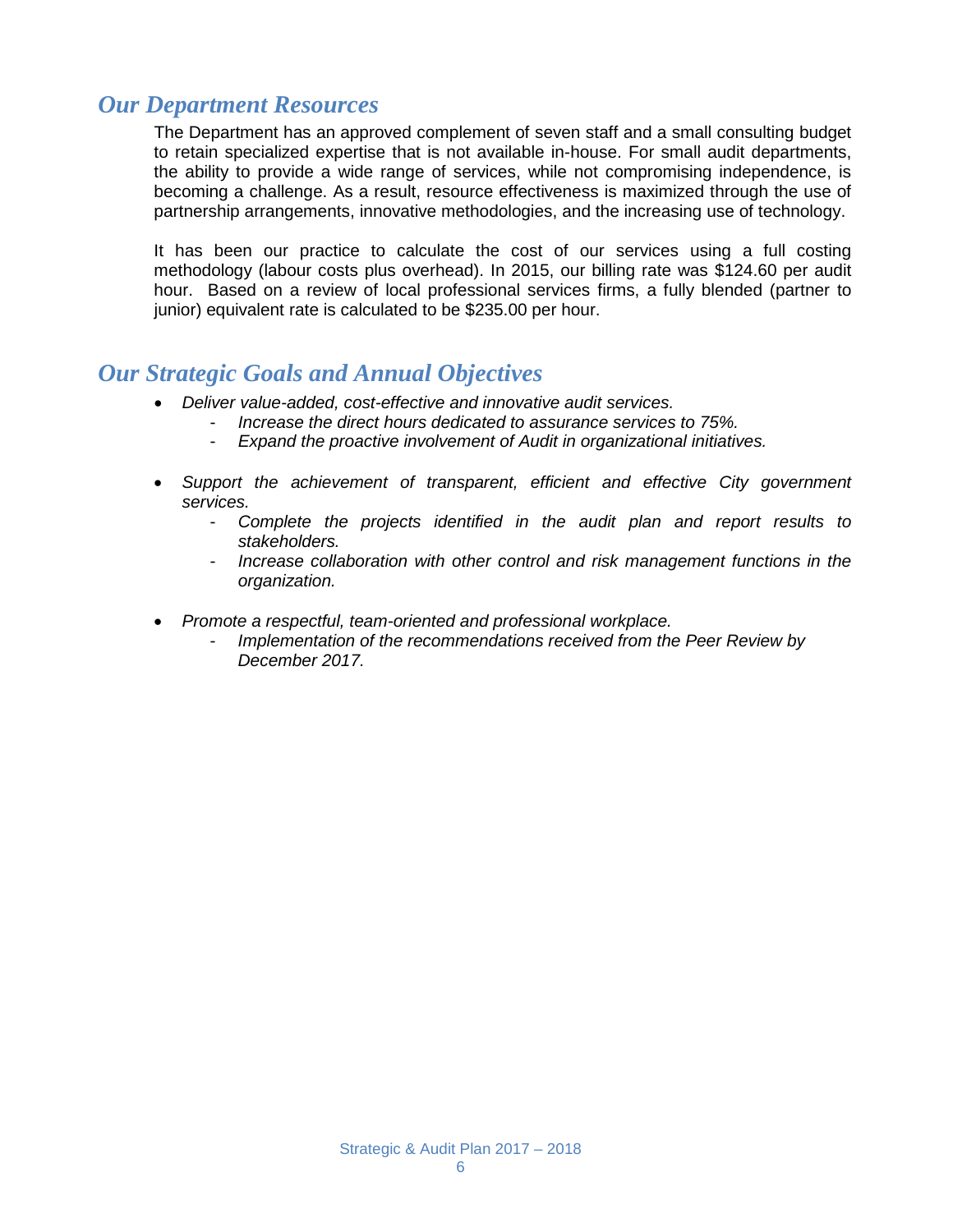## **OUR SERVICE LINES**

The Audit Department works toward achieving our mission and strategic goals through the provision of service under three main categories.

#### *Advisory Services*

Activities carried out under this service line are proactive and primarily concerned with "*getting it right" and* measuring the "*right things*". As resources permit, we deliver this discretionary service through:

- Educational initiatives
- Research activities
- Consulting services
- Committee participation

#### *Assurance Services*

Assurance services are defined as *independent professional services that improve the quality of information or its context for decision makers*. Assurance can be provided on both financial and non-financial performance, or it can be provided with respect to the strength of risk management strategies and controls. Assurance services provided by the department include:

- Performance audits
- Performance measures
- Compliance audits
- Business process audits
- Due diligence reviews
- Attestation Engagements

#### *Investigation Services*

Under this service line, we initiate reviews in response to reports received through the Fraud & Waste Hotline, a request from an external party or as a result of information being brought to the attention of the City Auditor under the *City of Winnipeg Fraud, Theft or Related Irregularities Directive*. Reviews are typically limited in scope.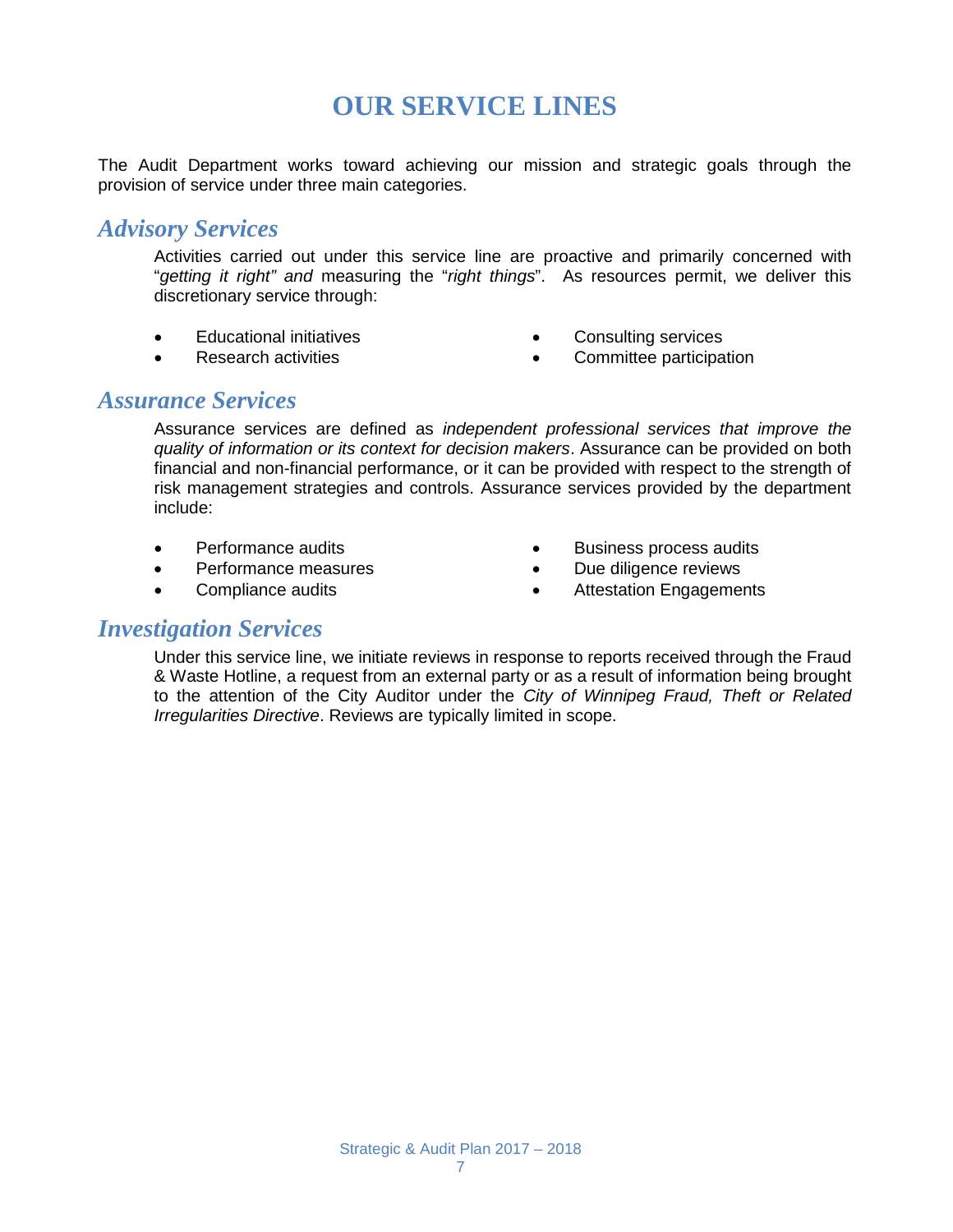## **AUDIT PLAN OVERVIEW**

#### *Purpose of an Audit Plan*

The purpose of a formal audit plan is to provide a disciplined approach to the identification of potential audit projects. Formal planning has several benefits:

- It focuses scarce resources on priority or high-risk areas.
- It provides the basis for the involvement of clients and stakeholders in the audit planning process.
- It ensures that all business units (and associated risks) are considered for audit attention during the planning process.
- It serves as a standard against which to measure the performance of the Audit Department.

The plan is based upon the risks and priorities that exist at a certain point in time. Since we are operating in a dynamic environment, risks and priorities are constantly changing. In addition, Council has the authority to direct the City Auditor to conduct specific audits, which may be proposed during the two-year cycle, and the City Auditor has agreed to coordinate investigations referred to the Department. For these reasons and/or when we believe it is in the best interests of our clients and stakeholders, an adjustment will be made to the current Audit Plan. Changes to the plan and progress achieved on the plan will be reported to Audit Committee each year.

#### *Audit Planning Process*

The Audit Planning process is comprehensive and comprises several activities:

- identification and classification of auditable entities;
- evaluation of audit entities against standard criteria and risk factors;
- consultation with City Councillors and Senior Administrators;
- updating of *Service Risk Profiles*;
- creation of a *Corporate Risk Profile*;
- consideration of resources available and required by project type;
- selection of Audit Projects;
- presentation of our proposed Audit Plan to Audit Committee; and
- communication of our final Audit Plan to City Council.

It is understood that current resources do not allow for the audit of all civic entities on a cyclical basis. Nor is it desirable that this be the case. Projects are selected as a result of the risk-based planning process; however, other factors need to be considered. Timing of a particular project may be a consideration or the entity may have recently been subject to an independent review by another party. While not every entity will be subject to an audit during the two-year cycle, we believe that all units of the organization should be considered during the risk assessment process.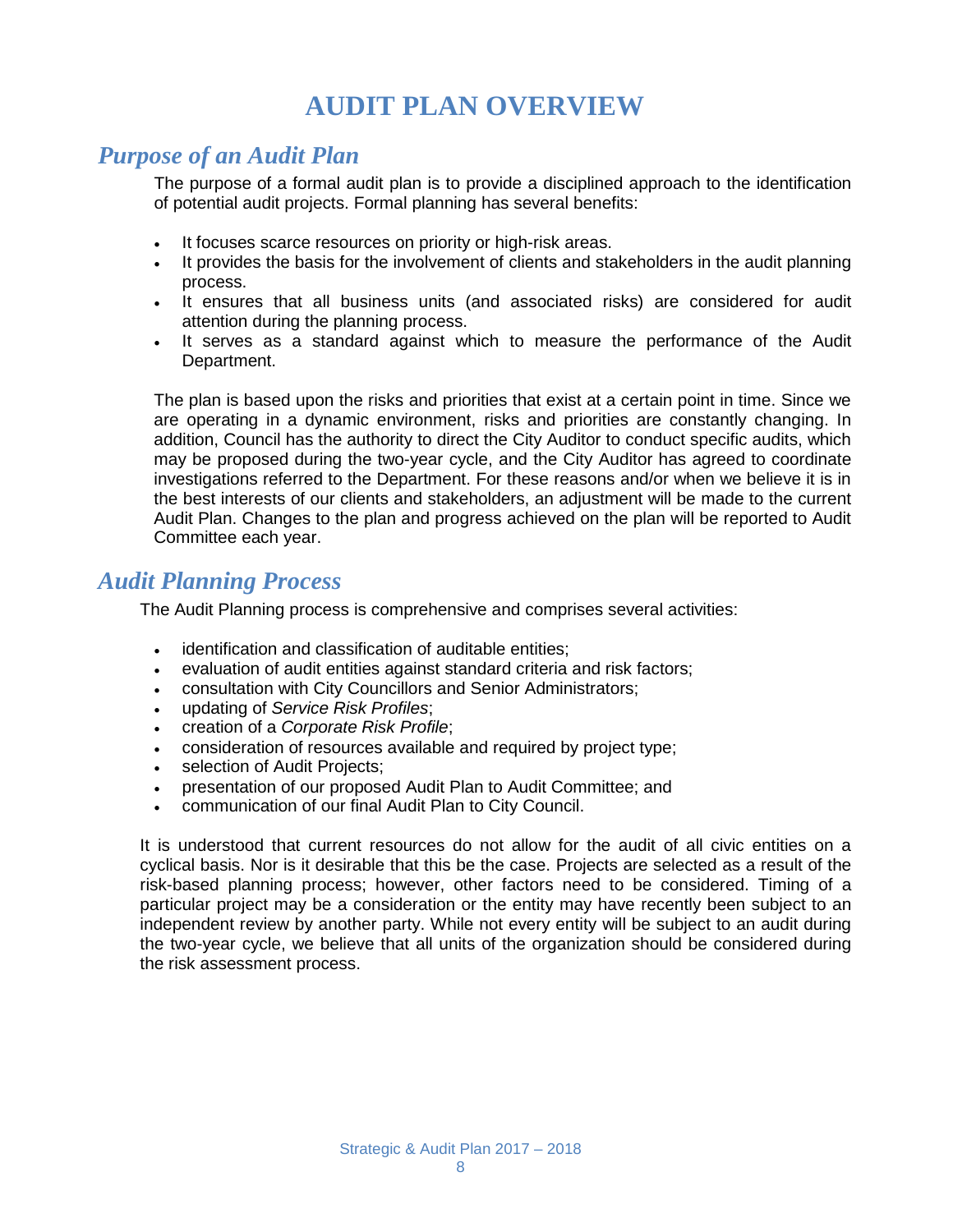#### *Audit Selection Criteria*

Advisory Services and Investigation projects are considered upon request. Where known, Advisory Services projects have been included in the Audit Plan. Investigations are added as initiated.

Assurance projects are first determined to be either mandatory or discretionary. Mandatory projects such as due diligence reviews of collective agreements and the annual review of compliance with the Councillors' Representation Allowance Policy must be scheduled as a priority in the annual audit plan. Potential assurance audits that are not mandatory are assessed against weighted risk factors applicable to that audit type as indicated below:

City Services

|                            | <b>Financial Analysis</b> | <b>Qualitative Analysis</b>    |                                 |                                |                                                              |                              |                          |
|----------------------------|---------------------------|--------------------------------|---------------------------------|--------------------------------|--------------------------------------------------------------|------------------------------|--------------------------|
| Operating<br><b>Budget</b> | Capital<br><b>Budget</b>  | Complexity<br>nt<br>Operations | Sensitivity<br>0ľ<br>Operations | Impact on<br>'Our<br>Winnipeg' | Political,<br>CAO, Audit<br>Concerns /<br>Hotline<br>Reports | <b>Risk Profile</b><br>Score | Date Since<br>Last Audit |

Wholly Owned Corporations, Boards, Other Entities

|          | <b>Financial Analysis</b> | <b>Qualitative Analysis</b>    |                                 |                                |                                                              |                                                     |                          |
|----------|---------------------------|--------------------------------|---------------------------------|--------------------------------|--------------------------------------------------------------|-----------------------------------------------------|--------------------------|
| Revenues | Total<br>Assets           | Complexity<br>0t<br>Operations | Sensitivity<br>Οf<br>Operations | Impact on<br>'Our<br>Winnipeg' | Political,<br>CAO, Audit<br>Concerns /<br>Hotline<br>Reports | Annual<br><b>Report Risk</b><br>Assessment<br>Score | Date Since<br>Last Audit |

Compliance Based Audits

| <b>Qualitative Analysis</b>             |                                      |                                                              |                                                  |                                                     |                                    |
|-----------------------------------------|--------------------------------------|--------------------------------------------------------------|--------------------------------------------------|-----------------------------------------------------|------------------------------------|
| Complexity<br>of Process<br>/ Directive | Sensitivity<br>to Public<br>Scrutiny | Political,<br>CAO, Audit<br>Concerns /<br>Hotline<br>Reports | Date Since<br>Last Audit /<br>Internal<br>Review | Annual<br><b>Report Risk</b><br>Assessment<br>Score | Scope of<br><b>Staff</b><br>Impact |

The next pages will highlight the projects we propose to undertake during the 2017 - 2018 timeframe. Audits have been selected in accordance with our audit planning methodology and taking into account available resources.

**Appendix A** will highlight the status of our previously approved projects.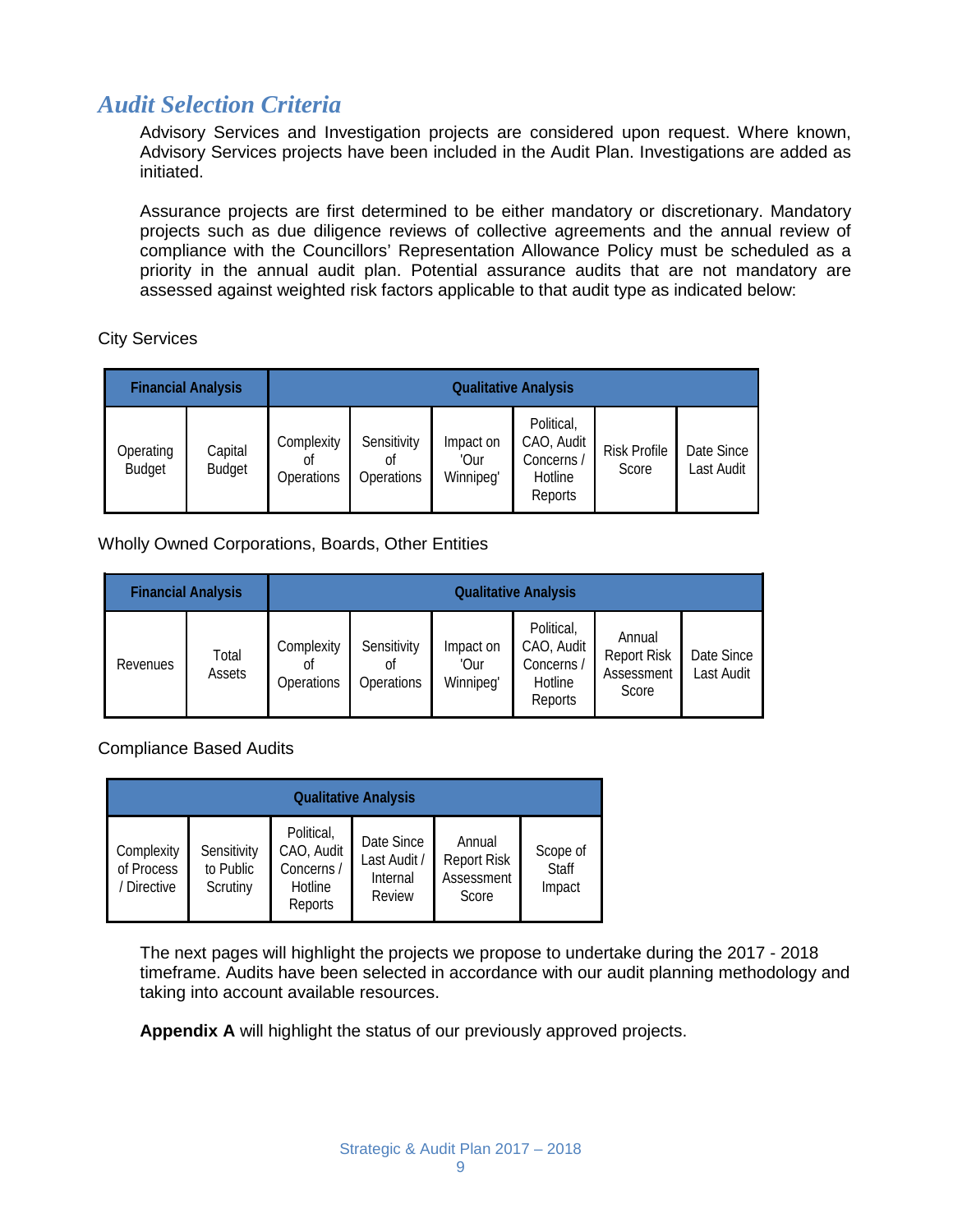|                      |                                                                                                               | <b>PROJECTS PROPOSED FOR 2017</b>                                                                                                                                                                                                                                                                                                                                                                 |  |  |  |
|----------------------|---------------------------------------------------------------------------------------------------------------|---------------------------------------------------------------------------------------------------------------------------------------------------------------------------------------------------------------------------------------------------------------------------------------------------------------------------------------------------------------------------------------------------|--|--|--|
|                      | <b>Mandatory Projects</b>                                                                                     |                                                                                                                                                                                                                                                                                                                                                                                                   |  |  |  |
| Investigations       | Fraud & Waste Hotline                                                                                         | Conduct investigations arising from reports submitted through<br>the Fraud and Waste Hotline.                                                                                                                                                                                                                                                                                                     |  |  |  |
| Assurance            | <b>Collective Agreements</b><br>Due Diligence                                                                 | Council policy requires that prior to ratification of an<br>agreement, the City Auditor and the external auditor review<br>the full and long-term costs of collective bargaining<br>agreements reported by the Public Service.                                                                                                                                                                    |  |  |  |
|                      | Councillors' Ward<br>Allowance<br>Quarterly Report Card                                                       | The City Auditor is required to audit the expenditures incurred<br>under the CWA Fund Policy annually to ensure compliance<br>with the policy requirements and principles of the fund.<br>Follow-up on the implementation status of past audit                                                                                                                                                    |  |  |  |
|                      |                                                                                                               | recommendations.                                                                                                                                                                                                                                                                                                                                                                                  |  |  |  |
| Projects In-Progress |                                                                                                               |                                                                                                                                                                                                                                                                                                                                                                                                   |  |  |  |
| Assurance            | <b>Continuous Monitoring</b>                                                                                  | To evaluate the opportunity to implement continuous monitoring<br>to proactively monitor financial transactions, detect unusual<br>expenses and identify areas where internal controls should be<br>strengthened.                                                                                                                                                                                 |  |  |  |
|                      | Pedestrian and Cycling<br>Strategies - Review of<br>Consultant Contracts -<br><b>Employee Code of Conduct</b> | Review of the procurement of the contract and subcontracts<br>related to the Pedestrian and Cycling Strategy to ensure that all<br>aspects of the City of Winnipeg Code of Conduct have been<br>upheld.                                                                                                                                                                                           |  |  |  |
| <b>New Projects</b>  |                                                                                                               |                                                                                                                                                                                                                                                                                                                                                                                                   |  |  |  |
| Assurance            | By-Law Enforcement<br>Amalgamation                                                                            | Evaluate opportunities as a result of recent Provincial<br>Legislation changes: the Municipal By-Law Enforcement Act<br>and the Provincial Offences Act.                                                                                                                                                                                                                                          |  |  |  |
|                      | <b>Capital Project Estimates</b>                                                                              | The capital budget estimate documentation supporting a new<br>capital project is reviewed to confirm it supports the identified<br>class estimate (AACE).                                                                                                                                                                                                                                         |  |  |  |
|                      | Independent Fairness<br>Commissioner                                                                          | Award a contract to an external firm to conduct compliance<br>reviews of real estate transactions and management services<br>which require presentation SPCPDHDD. Submit an<br>independent report on each compliance review prior to political<br>approval and concurrently with the related administrative report.                                                                               |  |  |  |
|                      | <b>Outdoor Aquatics Safety</b><br>Review                                                                      | To review the safety processes and practices in place for the<br>aquatics services provided at outdoor aquatic facilities.                                                                                                                                                                                                                                                                        |  |  |  |
|                      | Process Efficiency Audit<br>and Pilot Project                                                                 | Evaluate the tools and resources available to City staff to<br>identify opportunities to streamline service delivery with an aim<br>to utilize the lowest amount of inputs to create the greatest<br>amount of outputs. Audit Department staff would facilitate a pilot<br>project in cooperation with the Public Service to guide staff<br>through a process mapping and re-engineering session. |  |  |  |
|                      | Southwest Transitway<br>Capital Project                                                                       | Limited scope engagement to provide assurance on a proactive<br>basis of specific aspects of the capital project. Reports will be<br>submitted quarterly.                                                                                                                                                                                                                                         |  |  |  |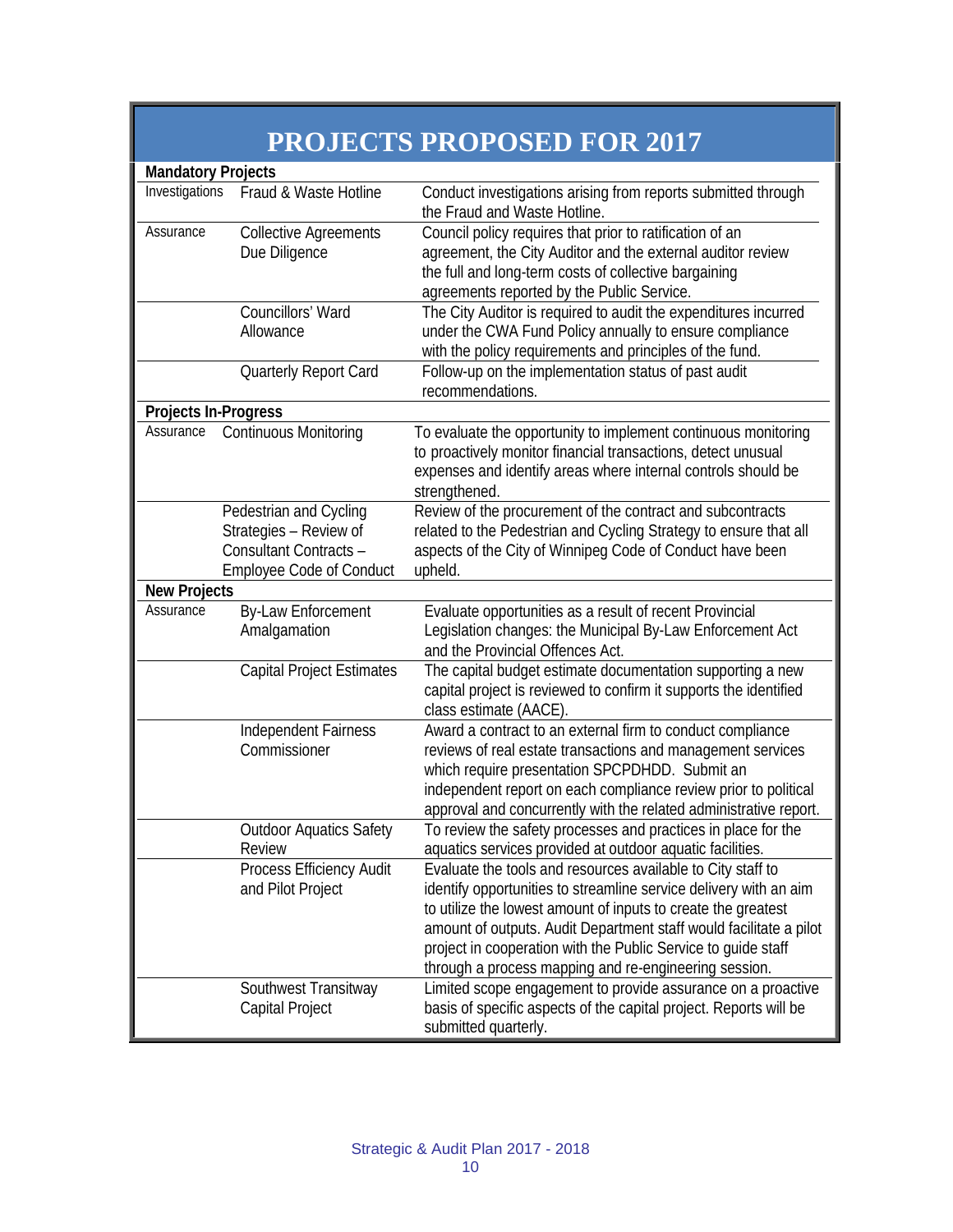# **PROJECTS PROPOSED FOR 2018**

| <b>Mandatory Projects</b> |                                  |                                                                     |
|---------------------------|----------------------------------|---------------------------------------------------------------------|
| Investigations            | Fraud & Waste Hotline            | Conduct investigations arising from reports submitted through       |
|                           |                                  | the Fraud and Waste Hotline.                                        |
| Assurance                 | <b>Collective Agreements</b>     | Council policy requires that prior to ratification of an            |
|                           | Due Diligence                    | agreement, the City Auditor and the external auditor review         |
|                           |                                  | the full and long-term costs of collective bargaining               |
|                           |                                  | agreements reported by the Public Service.                          |
|                           | Councillors' Ward                | The City Auditor is required to audit the expenditures incurred     |
|                           | Allowance                        | under the CRA Fund Policy annually to ensure compliance             |
|                           |                                  | with the policy requirements and principles of the fund.            |
|                           | Independent Fairness             | The IFC is required to conduct a compliance review of real          |
|                           | Commissioner                     | estate transactions and management services which require           |
|                           |                                  | presentation SPCPDHDD. The IFC will submit an                       |
|                           |                                  | independent report on each compliance review prior to               |
|                           |                                  | political approval and concurrently with the related                |
|                           |                                  | administrative report.                                              |
|                           | Quarterly Report Card            | Follow-up on the implementation status of past audit                |
|                           |                                  | recommendations.                                                    |
| <b>New Projects</b>       |                                  |                                                                     |
| Advisory                  | <b>Winnipeg Fleet</b>            | Audit staff will perform a project management role to assist        |
|                           | Management Agency                | WFMA to undertake an operational review performed by a              |
|                           |                                  | contracted firm.                                                    |
| Assurance                 | <b>Audit Recommendation</b>      | To complement the quarterly report card process, Audit would        |
|                           | Follow-up                        | schedule a follow up audit 2 years after recommendations are        |
|                           |                                  | implemented. This would encompass the audits that had all           |
|                           |                                  | recommendations implemented in last 2 years. Intent is to confirm   |
|                           |                                  | that implementation is still functioning as previously reported.    |
|                           | <b>Capital Project Estimates</b> | The capital budget estimate documentation supporting a new          |
|                           |                                  | capital project is reviewed to confirm it supports the identified   |
|                           |                                  | class estimate (AACE).                                              |
|                           | Contract / Vendor                | Review processes to ensure contracts contain adequate               |
|                           | Management                       | provisions for oversight, that contractors are held accountable for |
|                           |                                  | compliance with requirements and City contract administrators       |
|                           |                                  | are fulfilling their required roles.                                |
|                           | <b>Employee Business</b>         | Review of employee business expenses such as travel, training,      |
|                           | Expense                          | hosting, and employee recognition to ensure compliance with         |
|                           |                                  | related Administrative Directives, Procedures and other guidance.   |
|                           | Southwest Transitway             | Limited scope engagement to provide assurance on a proactive        |
|                           | Capital Project                  | basis of specific aspects of the capital project. Reports will be   |
|                           |                                  | submitted quarterly.                                                |
|                           | Water Main Renewals              | Assess the asset management, design services, construction          |
|                           |                                  | services and project delivery of the program to replace and/or      |
|                           |                                  | rehabilitate deteriorating water main infrastructure.               |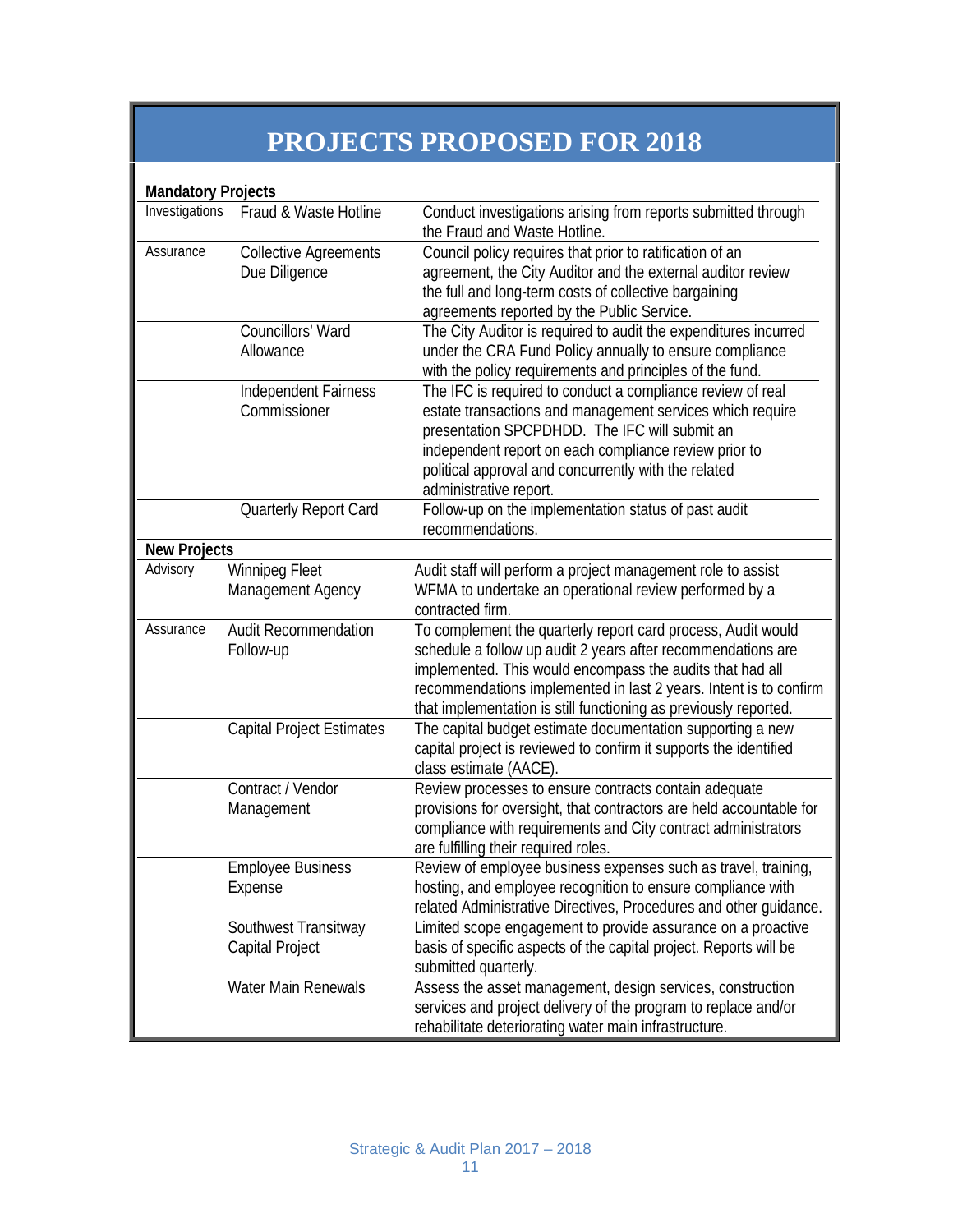## **PROJECTS PROPOSED FOR SUBSEQUENT YEARS**

The following projects have also been identified as potential projects. They will be considered for 2019 and subsequent years. All projects will be re-evaluated annually to ensure continued relevance and priority.

| Name                                      | Overview                                                                                   |
|-------------------------------------------|--------------------------------------------------------------------------------------------|
| <b>Board of Revision</b>                  | Performance audit to review the assessment appeal process by evaluating the                |
|                                           | quality of information and support provided to the Board, adherence to governing           |
|                                           | authorities and communication and consistency of rendered decisions.                       |
| <b>Critical Incident</b>                  | Evaluate the City's processes to support both elected officials and City staff in the      |
| Protocol                                  | event of an immediate threat at one of the City's facilities.                              |
| Disaster Management                       | Evaluate the adequacy of the current corporate governance structure and                    |
|                                           | coordination of disaster recovery planning for the City's citizens, staff, facilities and  |
|                                           | critical systems in the event of a large scale disaster.                                   |
| <b>Emergency Service</b>                  | Performance audit to evaluate the monies expended on overtime in relation to the           |
| Personnel Overtime                        | outputs and outcomes achieved. Project would also review the oversight and                 |
|                                           | departmental controls over incurrence of overtime including budgetary controls,            |
|                                           | operational controls (day to day approval), management controls (reporting and             |
|                                           | monitoring) and controls for special events and off-duty work.                             |
| <b>Grant Accountability</b>               | Evaluate if the provision of grants are made in accordance with Council policies           |
| Follow-up                                 | and By-laws to determine if the accountability framework (administration,                  |
|                                           | measurement, reporting) provides sufficient oversight and if grantees are held             |
|                                           | accountable for compliance with established terms and conditions.                          |
| <b>IT Security</b>                        | Assess the adequacy of the City's current approach to ensure the protection of IT          |
|                                           | systems, data and IT services from accidental or deliberate threats to                     |
|                                           | confidentiality. Project could also assess the ability to respond to deliberate or         |
|                                           | accidental threats to confidentiality, integrity or availability of IT systems, data or IT |
|                                           | services.                                                                                  |
| Parks & Urban                             | Assess the efficiency, effectiveness and whether adequate systems, processes,              |
| Forestry                                  | practices and controls are in place to achieve the goals and objectives of the Parks       |
|                                           | and Open Space Division, and to maintain and preserve the City's green assets.             |
| Performance<br><b>Measures Validation</b> | Validate the results of a sample of publicly reported performance measures, and            |
|                                           | assess the completeness of reported measures to other jurisdictions.                       |
| Records Management                        | Evaluate the City's ability to search for and retrieve real-time information to provide    |
|                                           | efficient and effective support to staff and service to citizens.                          |
| Recycling & Waste                         | Assess the efficiency, effectiveness and whether adequate systems, processes,              |
| Minimization                              | practices and controls are in place to achieve the goals and objectives of the Solid       |
|                                           | Waste Division and the Garbage and Recycling Master Plan.                                  |
| Staffing                                  | Evaluate the extent and the incremental cost to which contract/temporary staff are         |
|                                           | employed to complement City personnel in supporting the delivery of City services.         |
| Technology                                | Assess the current investment in technology to adequately and securely support             |
| Sustainability                            | City service delivery as well as assess future investments in technology to become         |
|                                           | a more efficient, effective, open and transparent government organization.                 |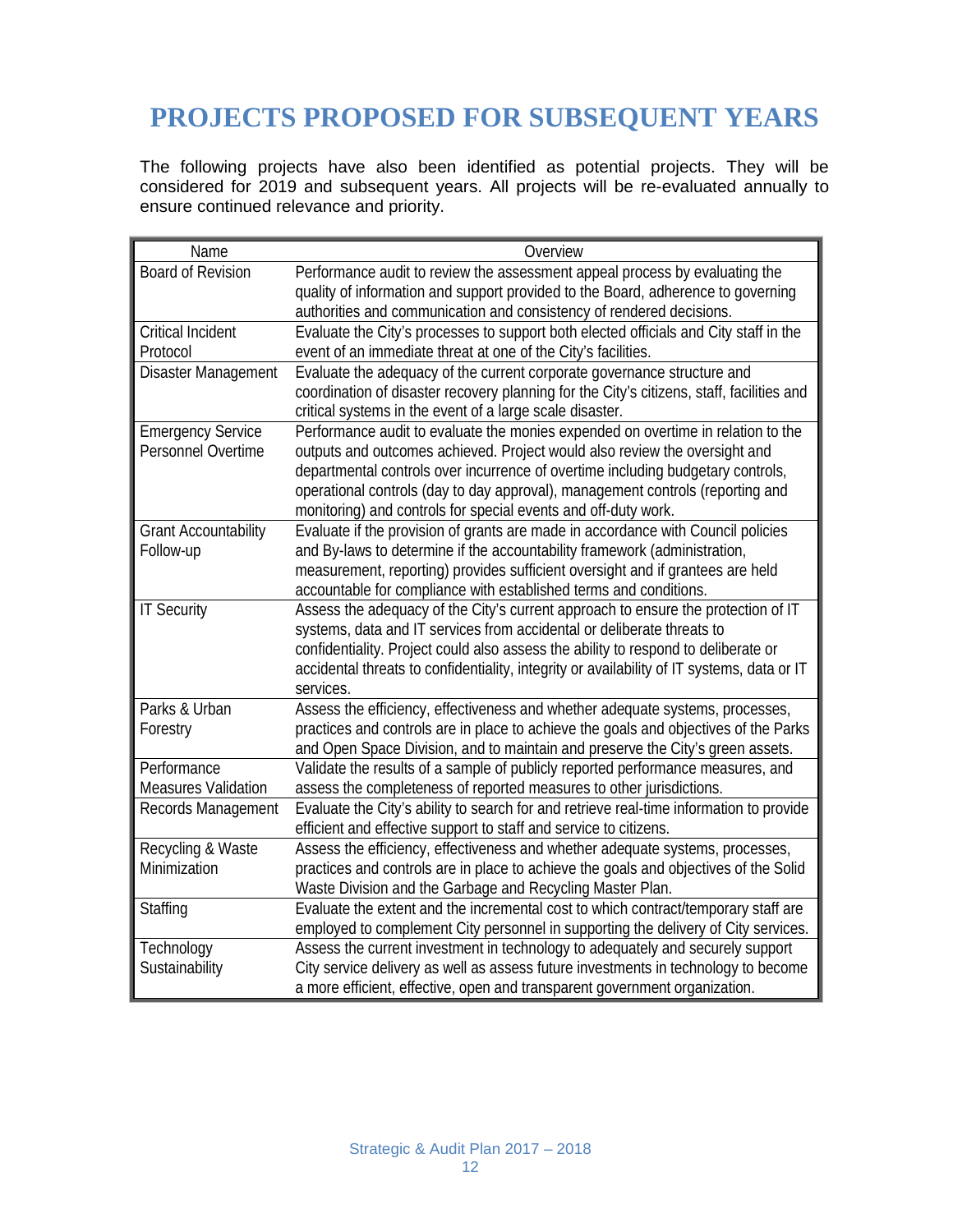## **APPENDIX A – STATUS OF PREVIOUSLY APPROVED PROJECTS**

| Name                                                        | Overview                                                                                                                                                                                                                                                                 | <b>Status</b>                                                                                                                             |
|-------------------------------------------------------------|--------------------------------------------------------------------------------------------------------------------------------------------------------------------------------------------------------------------------------------------------------------------------|-------------------------------------------------------------------------------------------------------------------------------------------|
| Collective<br>Agreements Due<br>Diligence                   | Council policy requires that prior to ratification<br>of an agreement, the City Auditor and the<br>external auditor review the projected costs of<br>collective bargaining agreements reported by<br>the Public Service.                                                 | Complete.<br>One Review Engagement Report<br>submitted in 2016.                                                                           |
| Councillors' Ward<br>Allowance                              | The City Auditor is required to audit the<br>expenditures incurred under the CWA Fund<br>Policy annually to ensure compliance with the<br>policy requirements and principles of the fund.                                                                                | Complete.<br>Report submitted to Governance<br>Committee of Council on June 27,<br>2016.                                                  |
| <b>Quarterly Report</b><br>Card                             | Follow-up on the implementation status of past<br>audit recommendations.                                                                                                                                                                                                 | Complete.<br>Four report cards submitted in<br>2016.                                                                                      |
| Capital Project<br><b>Estimates</b>                         | The capital budget estimate documentation<br>supporting a new major capital project is<br>reviewed to confirm it supports the identified<br>estimate class (AACE).                                                                                                       | Complete.<br>Two Audit reports related to the<br>2017 Capital Budget submitted to<br>Audit Committee on November 23,<br>2016.             |
| Emergency<br>Mechanical<br>Services Branch -<br><b>WFPS</b> | To assess the efficiency, effectiveness and<br>whether adequate systems, processes,<br>practices, and controls are in place for the<br>branch to achieve its goals and objectives.                                                                                       | Complete.<br>Report submitted to Audit<br>Committee June 8, 2016.                                                                         |
| <b>Ethics</b><br>Commissioner                               | Report to identify possible options for the<br>mandate, model and the financial resources<br>required for the operation of an Ethics<br>Commissioner. A report is to be developed<br>cooperatively with City Clerks.                                                     | Complete.<br>Report submitted by City Clerks to<br>Executive Policy Committee on<br>January 6, 2016.                                      |
| Fraud & Waste<br>Hotline<br>Performance<br>Review           | To evaluate program effectiveness and also<br>explore opportunities to provide the same<br>service at a reduced cost.                                                                                                                                                    | Complete.<br>Report submitted to Audit<br>Committee June 8, 2016                                                                          |
| Independent<br>Fairness<br>Commissioner                     | Report to identify possible options for the<br>mandate, model and the financial resources<br>required for the implementation and operation<br>of an Independent Fairness Commissioner role.                                                                              | In progress.<br>RFP to obtain professional services<br>from external firm issued December<br>20, 2016, close date of January 17,<br>2017. |
| Liabilities for<br>Contaminated<br><b>Sites</b>             | To ensure the appropriate processes are in<br>place to report liabilities for contaminated sites<br>in the City's financial statements in compliance<br>with Section PS 3260 - Liability for<br>Contaminated Sites under Canadian Public<br>Sector Accounting Standards. | Complete.<br>Report submitted to Audit<br>Committee June 8, 2016.                                                                         |